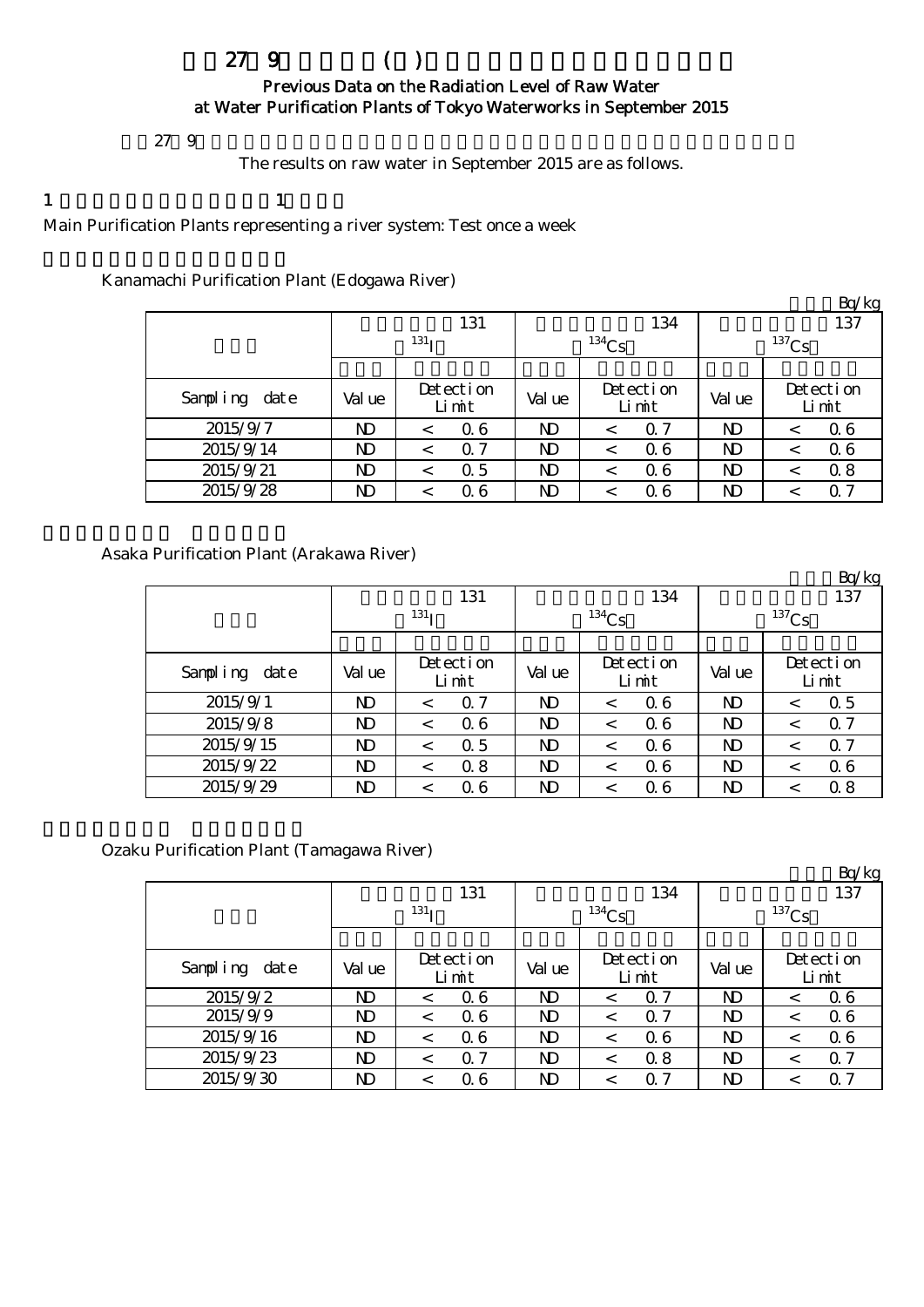## Higashi-murayama Purification Plant (Tamagawa Arakawa River)

|               |        |                       |                |                    |          | $L_V$ $R_S$        |  |  |
|---------------|--------|-----------------------|----------------|--------------------|----------|--------------------|--|--|
|               |        | 131                   |                | 134                | 137      |                    |  |  |
|               |        | 131 <sub>T</sub>      |                | $134$ Cs           | $137$ Cs |                    |  |  |
|               |        |                       |                |                    |          |                    |  |  |
| Sampling date | Val ue | Detection<br>Limit    | Val ue         | Detection<br>Limit | Val ue   | Detection<br>Limit |  |  |
| 2015/9/3      | ND     | 06<br><               | N <sub>D</sub> | 06                 | ND       | 0.7<br><           |  |  |
| 2015/9/10     | ND     | $\alpha$ 7<br>$\,<\,$ | ND             | $\Omega$ 7         | ND       | 06<br><            |  |  |
| 2015/9/17     | ND     | 06<br>$\,<\,$         | ND             | 06                 | ND       | 0.5<br><           |  |  |
| 2015/9/24     | ND     | Q 6<br><              | ND             | 0.8                | ND       | 0.8                |  |  |

## Nagasawa Purification Plant (Sagamigawa River)

|               |              |                       |        |                       |                 | Bq/kg                 |  |  |
|---------------|--------------|-----------------------|--------|-----------------------|-----------------|-----------------------|--|--|
|               |              | 131                   |        | 134                   | 137<br>$137$ Cs |                       |  |  |
|               |              | 131 <sub>T</sub>      |        | $134$ Cs              |                 |                       |  |  |
|               |              |                       |        |                       |                 |                       |  |  |
| Sampling date | Val ue       | Detection<br>Limit    | Val ue | Detection<br>Limit    | Val ue          | Detection<br>Limit    |  |  |
| 2015/9/4      | ND           | Q 7<br>$\,<\,$        | ND     | $\Omega$ 7<br>$\,<\,$ | ND              | $\alpha$ 7<br>$\,<\,$ |  |  |
| 2015/9/11     | $\mathbf{D}$ | $\Omega$ 7<br>$\,<\,$ | ND     | 0.8<br><              | ND              | 0.8<br><              |  |  |
| 2015/9/18     | $\mathbf{D}$ | $\alpha$ 7<br><       | ND     | 06<br>$\,<\,$         | ND              | $\alpha$ 7<br><       |  |  |
| 2015/9/25     | ND           | 06                    | ND     | 06                    | ND              | Q 6                   |  |  |

#### 2 and  $\lambda$  1

## Other Main Purification Plants: Test mostly once a month

|                      |                           |                      |              |                  |                    |              |                    |     |              |                     | Bq/kg              |
|----------------------|---------------------------|----------------------|--------------|------------------|--------------------|--------------|--------------------|-----|--------------|---------------------|--------------------|
|                      |                           |                      | 131          |                  |                    |              |                    | 134 | 137          |                     |                    |
|                      |                           |                      |              | 131 <sub>I</sub> |                    |              | $134$ Cs           |     |              | $^{137}\mathrm{Cs}$ |                    |
|                      |                           |                      |              |                  |                    |              |                    |     |              |                     |                    |
| Monitoring<br>poi nt | <b>Vater</b><br>resource  | Sampling<br>$\det e$ | Val ue       |                  | Detection<br>Limit | Val ue       | Detection<br>Limit |     | Val ue       |                     | Detection<br>Limit |
| Masato               | Edogava<br>River          | 2015/9/1             | $\mathbf{D}$ | $\lt$            | 0.7                | $\mathbf{D}$ | $\,<$              | 0.5 | $\mathbf{D}$ | $\,<\,$             | 0.7                |
| MIsono               | Arakawa<br>River          | 2015/9/1             | $\mathbf{D}$ | $\lt$            | 0.7                | $\mathbf{D}$ | $\lt$              | 06  | $\mathbf{N}$ | $\,<\,$             | 0.7                |
| Kinuta               | Tanagawa<br>River         | 2015/9/2             | $\mathbf{D}$ | $\lt$            | <b>Q</b> 7         | $\mathbf{D}$ | $\lt$              | 06  | $\mathbf{D}$ | $\,<\,$             | 0.7                |
| Sakai                | Tanagawa<br>River         | 2015/9/3             | $\mathbf{D}$ | $\lt$            | 06                 | $\mathbf{D}$ | $\lt$              | 06  | $\mathbf{N}$ | $\,<$               | 06                 |
| Ki nut ashi no       | Tanagawa<br><b>R</b> iver | 2015/9/9             | $\mathbf{D}$ | $\,<\,$          | 0.8                | $\mathbf{D}$ | $\,<$              | 0.8 | $\mathbf{N}$ | $\,<\,$             | 0.8                |

 $R_0/k_0$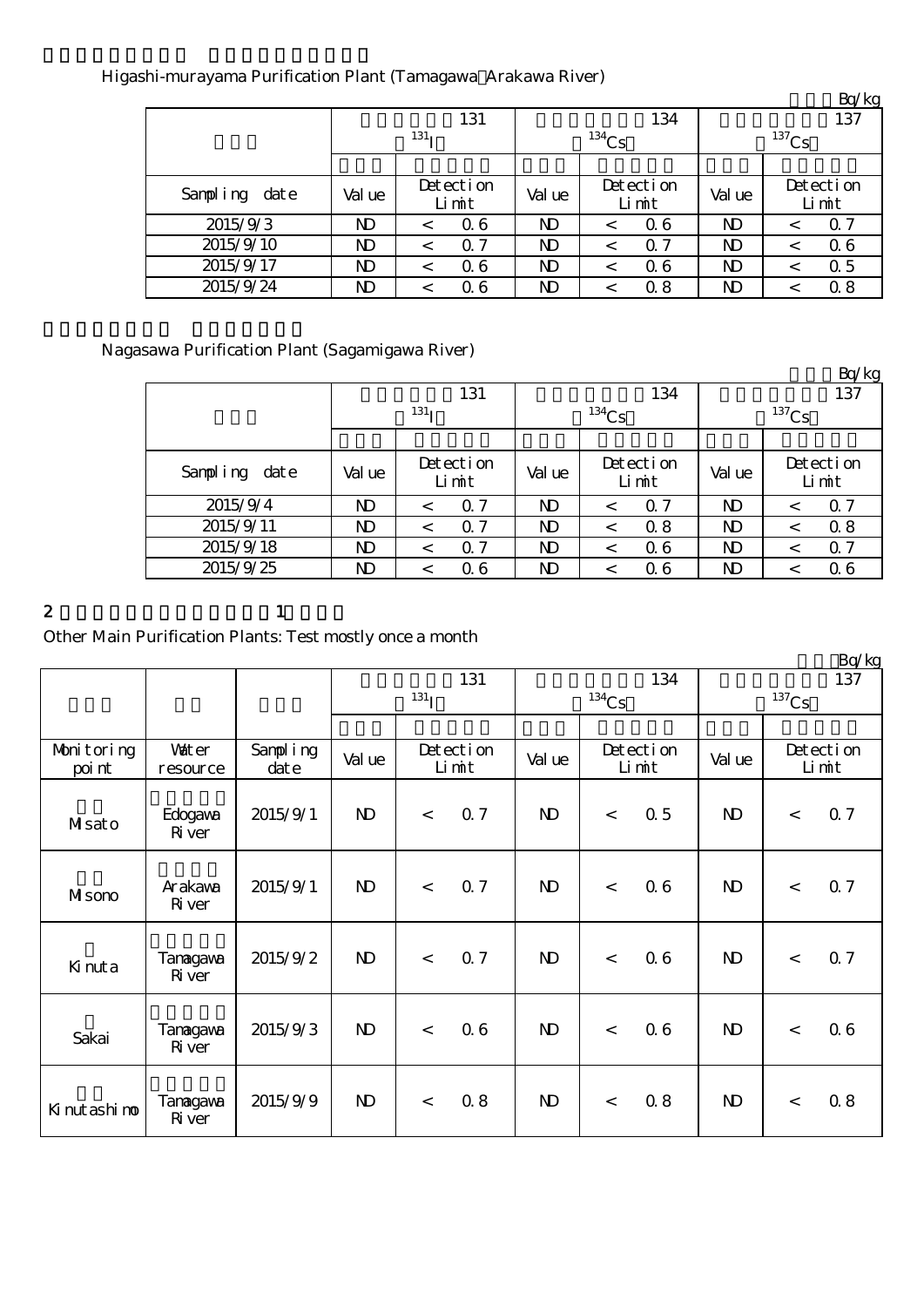Water purification plants using surface water, subsoil water, or shallow well water in Tama Area: Test mostly once a month

|                  |                      |              |                    |            |              |                     |     |                     |       | Bq/kg              |  |
|------------------|----------------------|--------------|--------------------|------------|--------------|---------------------|-----|---------------------|-------|--------------------|--|
|                  |                      | 131          |                    |            |              |                     | 134 | 137                 |       |                    |  |
|                  |                      |              | 131 <sub>I</sub>   |            |              | $^{134}\mathrm{Cs}$ |     | $^{137}\mathrm{Cs}$ |       |                    |  |
|                  |                      |              |                    |            |              |                     |     |                     |       |                    |  |
| Monitoring point | Sampling<br>$\det e$ | Val ue       | Detection<br>Limit |            | Val ue       | Detection<br>Limit  |     | Val ue              |       | Detection<br>Limit |  |
| Tokura           | 2015/9/7             | $\mathbf{N}$ | $\,<\,$            | <b>Q</b> 7 | $\mathbf{D}$ | $\lt$               | 06  | $\mathbf{D}$        | $\lt$ | 0.7                |  |
| <b>Qtsu</b>      | 2015/9/7             | $\mathbf{D}$ | $\,<\,$            | 0.7        | $\mathbf{D}$ | $\,<$               | 06  | $\mathbf{D}$        | $\,<$ | 0.7                |  |
| $\alpha$ aba     | 2015/9/15            | $\mathbf{D}$ | $\prec$            | <b>Q</b> 9 | $\mathbf{D}$ | $\prec$             | 0.7 | $\mathbf{D}$        | $\lt$ | 0.7                |  |
| Fukasawa         | 2015/9/16            | $\mathbf{D}$ | $\prec$            | 06         | $\mathbf{D}$ | $\prec$             | 0.5 | $\mathbf{D}$        | $\lt$ | 0.7                |  |
| <b>Ogouchi</b>   | 2015/9/25            | $\mathbf{D}$ | $\prec$            | 06         | $\mathbf{D}$ | $\lt$               | 06  | $\mathbf{D}$        | $\lt$ | 0.7                |  |
| Hmura            | 2015/9/25            | $\mathbf{D}$ | $\prec$            | 06         | $\mathbf{D}$ | $\prec$             | 0.7 | $\mathbf{D}$        | $\lt$ | 0.7                |  |
| N ppara          | 2015/9/28            | $\mathbf{D}$ | $\,<\,$            | 0.8        | $\mathbf{D}$ | $\lt$               | 06  | $\mathbf{D}$        | $\,<$ | 0.7                |  |
| H kawa           | 2015/9/28            | $\mathbf{D}$ | $\,<\,$            | 0.7        | $\mathbf{D}$ | $\lt$               | 0.7 | $\mathbf{D}$        | $\,<$ | 06                 |  |

#### surface water

#### subsoil water

大量 化二十二碳烷 计数据 医心脏病 医心脏病 医心脏病 医心脏病 Sampling<br>date date Value Letection Value Letection Value  $2015/9/8$  ND < 0.8 | ND < 0.5 | ND < 0.7  $2015/9/8$  ND < 0.6 ND < 0.6 ND < 0.8  $2015/9/10$  ND <  $0.8$  ND <  $0.6$  ND <  $0.7$  $2015/9/10$  ND < 0.7 ND < 0.6 ND < 0.7  $2015/9/14$  ND < 0.6 ND < 0.6 ND < 0.9  $2015/9/29$  ND < 0.7 ND < 0.6 ND < 0.7  $2015/9/30$  ND < 0.7 ND < 0.6 ND < 0.7  $2015/9/30$  ND < 0.9 ND < 0.6 ND < 0.7 Fut anat ao Nariki 放射性ヨウ素131  $131<sub>I</sub>$ Sawai dai ni Takatsuki H nat awada 放射性セシウム137  $137$ Cs 放射性セシウム134  $134$ Cs Detection Limit 検出限界値 検出限界値 検出限界値 Monitoring point  $\begin{array}{|c|c|c|c|c|} \hline \text{Sampling} & \text{Value} & \text{Detection} \end{array}$ Limit Detection Limit 浄水所 採水日 Sawai dai i chi Chigasedaini Mitakesann

Bq/kg